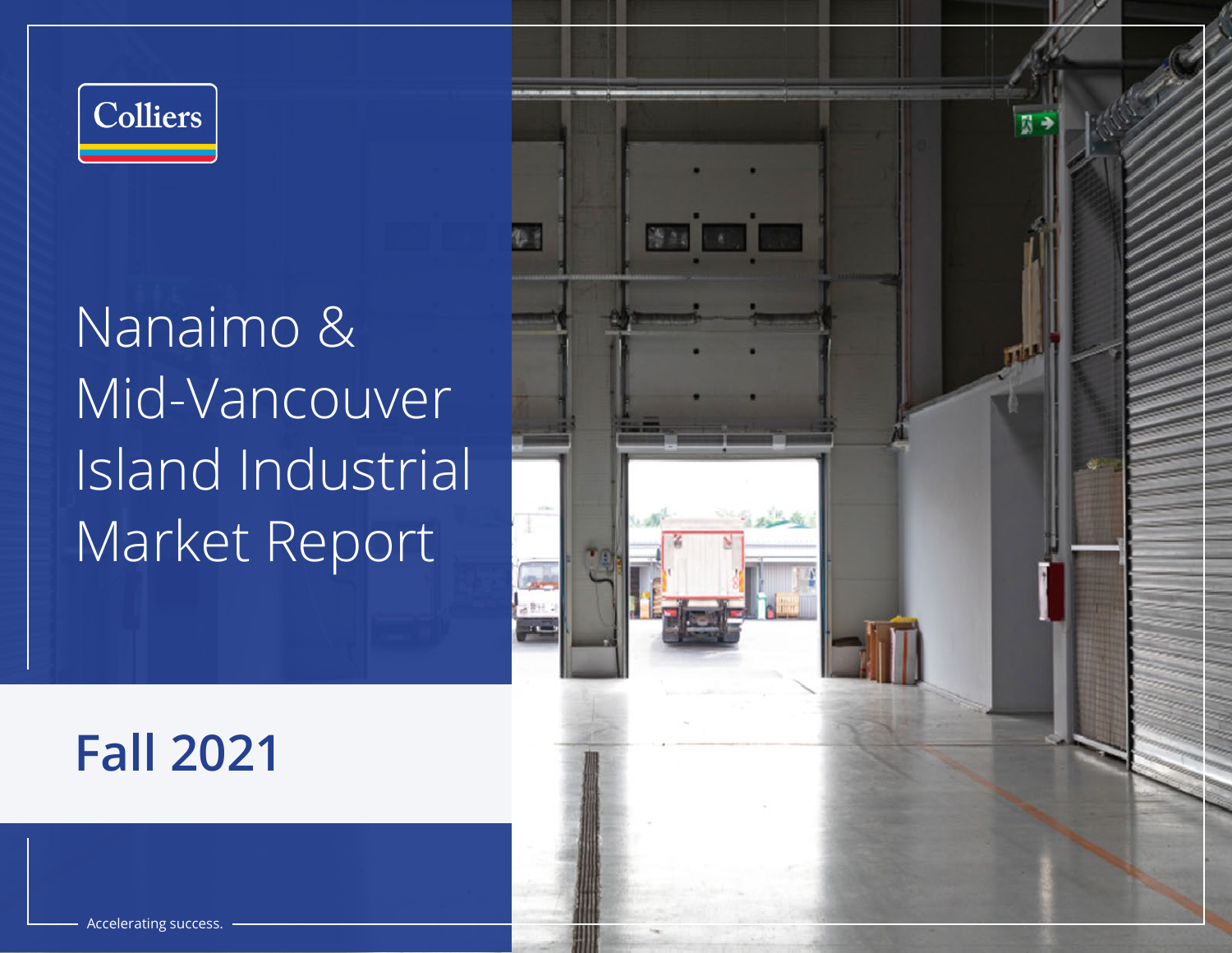## Market Outlook

High demand and record low supply has escalated industrial land and rental rates in the city of Nanaimo.

Although not as low as Victoria's vacancy rate of 0.2% for Q3 2021, the City of Nanaimo is not far behind at 0.48%. This also represents a decrease in the vacancy rate from the same quarter last year, when it was 0.83%. With no speculative industrial developments presently under construction, the vacancy rate in the city is likely to remain low in the near term.

The low vacancy has subsequently put upwards pressure on rental rates. With limited available space, the average asking net rent has increased 21.5% from \$13.40 to \$16.27 per square foot, yearover-year.

For industrial land in Nanaimo, two of the most recent sales surpassed \$1 million per acre: 4101 & 4125 Jingle Pot Road's 4.56 acres sold for \$1,037,280 per acre; while 975 Jackson Road's 5.5 acres sold for \$1,029,090 per acre.

The smaller mid-Vancouver Island industrial markets - Parksville and Errington; Duncan; Ladysmith and Chemainus; and Cobble Hill - are experiencing similarly low vacancies, with their combined average vacancy being 0.41%.

The Port of Nanaimo's \$105 million expansion announced in February 2021 will put additional demand on the city's industrial market, in terms of the need for more yard, warehouse, and distribution space.

With businesses growing and expanding into the mid-Vancouver Island area, we expect continued demand for industrial real estate in the coming year.

#### **City of Nanaimo Vacancy**



| <b>Market</b>                                             | <b>Total</b><br><b>Inventory</b><br>(SF) | <b>Total</b><br><b>Vacant Space</b><br>(SF) | <b>Vacancy</b><br>Rate |
|-----------------------------------------------------------|------------------------------------------|---------------------------------------------|------------------------|
| Nanaimo (including<br>South Wellington<br>and Lantzville) | 3,134,577                                | 14,248                                      | 0.45%                  |
| Chemainus and<br>Ladysmith                                | 257,506                                  | 325                                         | 0.13%                  |
| Duncan                                                    | 962,806                                  | 11,560                                      | 1.20%                  |
| Parksville<br>(including Errington)                       | 856,237                                  | 2,500                                       | 0.29%                  |
| Cobble Hill                                               | 100,231                                  | 0                                           | 0.00%                  |
| <b>Mid Island Total</b>                                   | 5,311,357                                | 28,633                                      | 0.54%                  |

\*Please note for this year's report, a vacancy calculation was completed for the City of Nanaimo, and Nanaimo inclusive of South Wellington and Lantzvillle.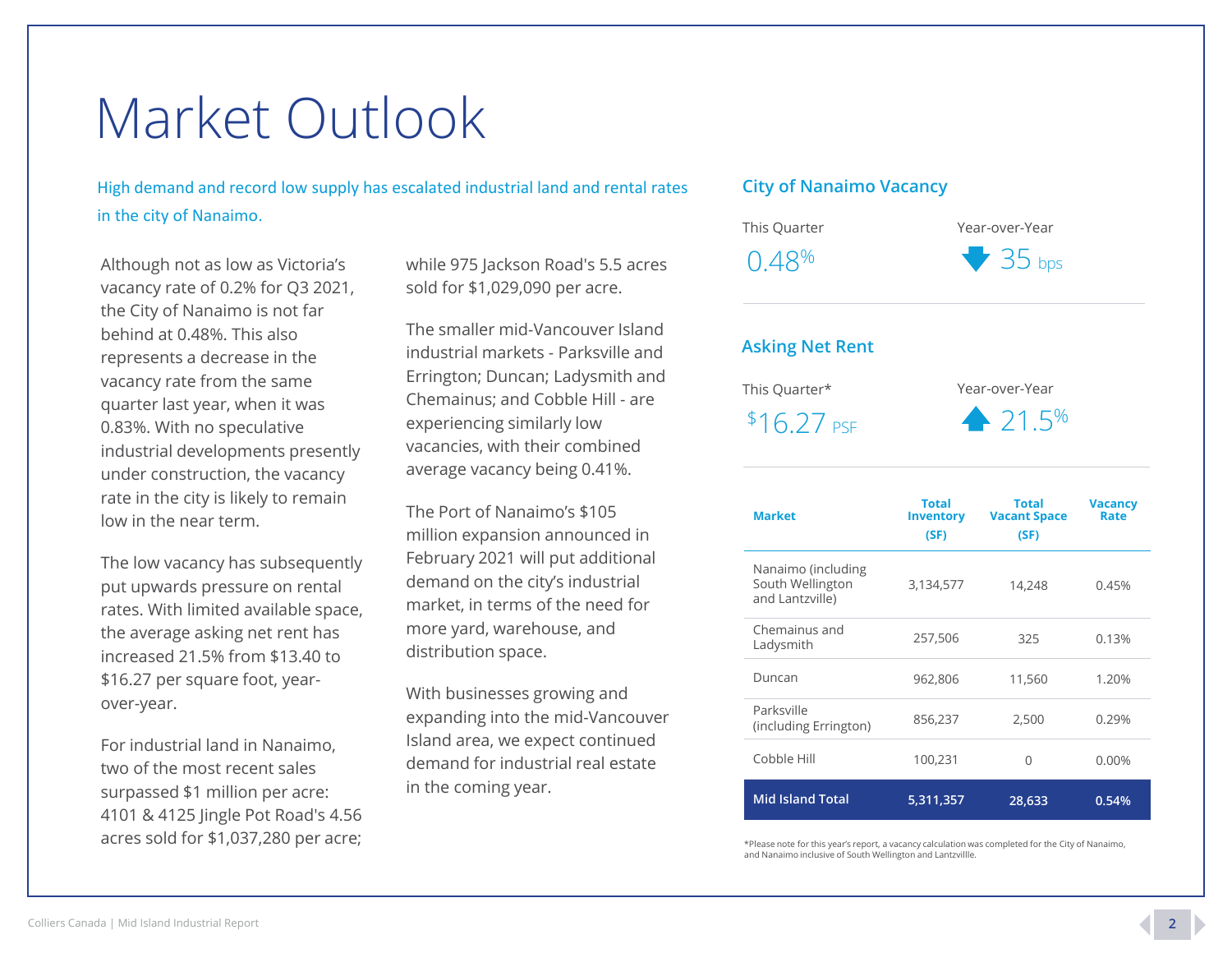### Major Sale Transactions

| <b>Address</b>                   | <b>Market</b>  | <b>Sale Date</b> | <b>Sale Price</b> | <b>Building Size (SF)</b> | <b>Lot Size (Acres)</b> |
|----------------------------------|----------------|------------------|-------------------|---------------------------|-------------------------|
| 975 Jackson Road                 | Nanaimo        | June-21          | \$5,660,000       | Unconfirmed               | 5.50                    |
| 4301 & 4311 Boban Drive          | Nanaimo        | March-21         | \$5,150,000       | 27,500                    | 1.78                    |
| 4101 & 4125 Jingle Pot Road      | Nanaimo        | Sep-21           | \$4,730,000       | Unconfirmed               | 4.56                    |
| 9394 Smiley Road                 | Chemainus      | Aug-21           | \$3,797,000       | 15,880                    | 5.40                    |
| 1390 Industrial Way              | Parksville     | Aug-21           | \$3,500,000       | 8,925                     | 8.13                    |
| SL 8, 9 & 10 - 1875 Boxwood Road | Nanaimo        | Aug-21           | \$3,400,000       | 11,905                    | Strata                  |
| 2780 Vigar Road                  | Campbell River | Sep-21           | \$2,700,000       | 25,666                    | 2.13                    |
| 2221 McGarrigle Road             | Nanaimo        | June-21          | \$2,490,000       | 18,665                    | 1.25                    |
| Lot 23, 24 & 25 Scott Road       | Duncan         | Aug-21           | \$2,373,000       | Not Applicable            | 3.76                    |
| 2258 Dorman Road                 | Nanaimo        | $Jan-21$         | \$2,250,000       | 13,650                    | 0.92                    |
| 6846 Metro Road                  | Lantzville     | Feb-21           | \$2,075,000       | 9,825                     | 0.73                    |
| 2345 Delinea Place               | Nanaimo        | April-21         | \$1,850,000       | 6,637                     | 0.41                    |
| 9386 Smiley Road                 | Chemainus      | $Jan-21$         | \$1,815,775       | 18,292                    | 1.38                    |
| 3462 Auby Place                  | Duncan         | July-21          | \$1,650,000       | 4,876                     | 1.08                    |
| 3663 Island Highway South        | Courtenay      | Nov-20           | \$1,200,000       | 4,480                     | 1.81                    |
| 1285 Springhill Road             | Errington      | Feb-21           | \$1,100,000       | 10,823                    | 3.00                    |

Source: Landcor, Colliers Research